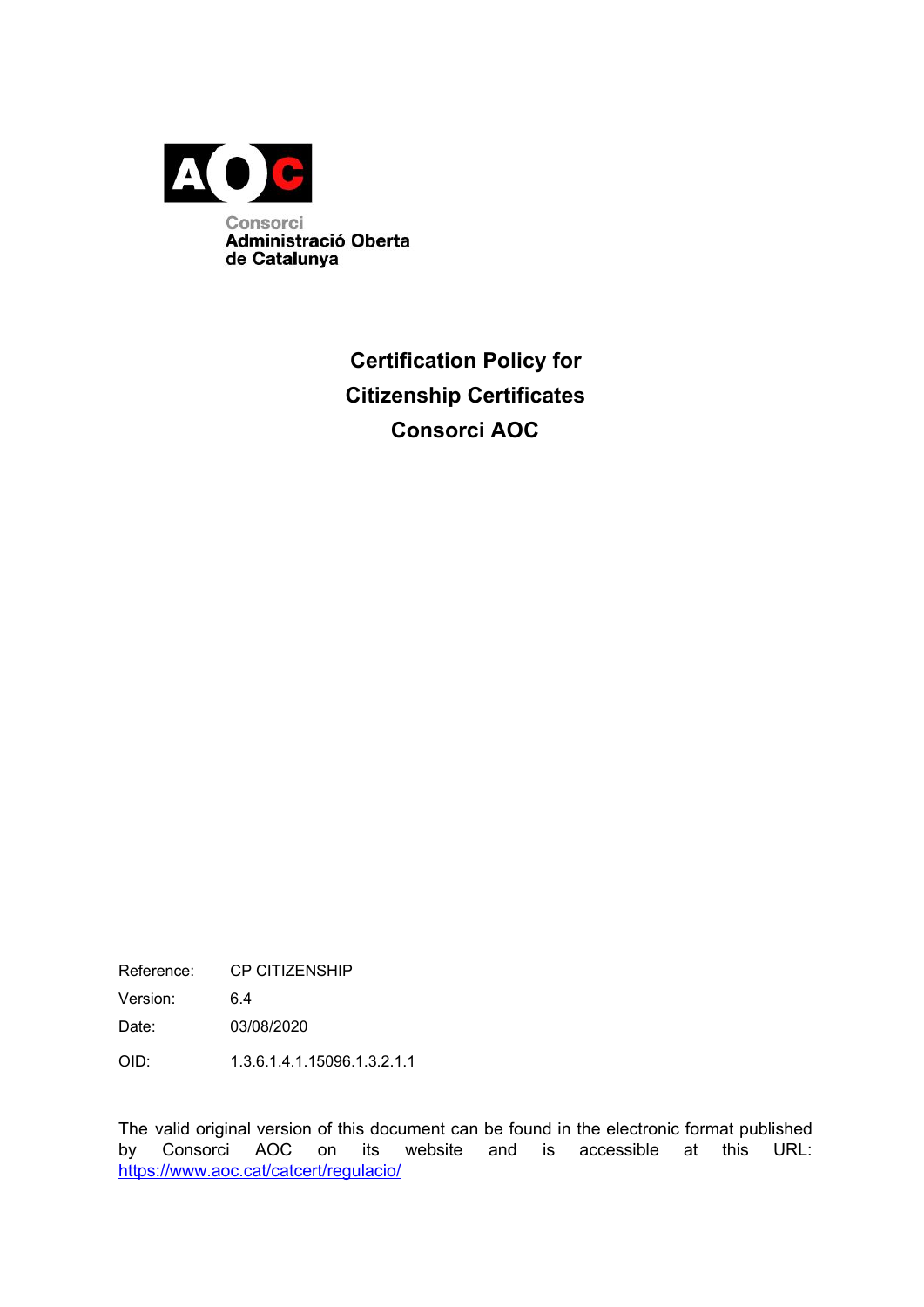### **Version history**

| <b>Version</b> | <b>Summary of amendments</b>                                                                                                                                                                                                                        | <b>Date</b> |
|----------------|-----------------------------------------------------------------------------------------------------------------------------------------------------------------------------------------------------------------------------------------------------|-------------|
| 5.0            | Adaptation to elDAS                                                                                                                                                                                                                                 | 9/05/2018   |
| 6.0            | Creation of a new specific Certification Policy for<br>Citizenship Certificates based on the prior general policy. It<br>is numbered as "Version 6.0" for the purposes of<br>documentary management and continuance of the prior<br>general policy. | 26/07/2018  |
| 6.1            | Annual review of the documentation, post eIDAS audit.<br>$\bullet$                                                                                                                                                                                  | 24/07/2019  |
| 6.2            | Annual review of the documentation.                                                                                                                                                                                                                 | 31/03/2020  |
| 6.3            | Introduction of identification by videoconference in<br>$\bullet$<br>section 3.2.3<br>Other minor changes                                                                                                                                           | 21/05/2020  |
| 6.4            | Suppression of measures due to end of COVID-19<br><b>Alarm Status</b><br>Other minor changes                                                                                                                                                        | 03/08/2020  |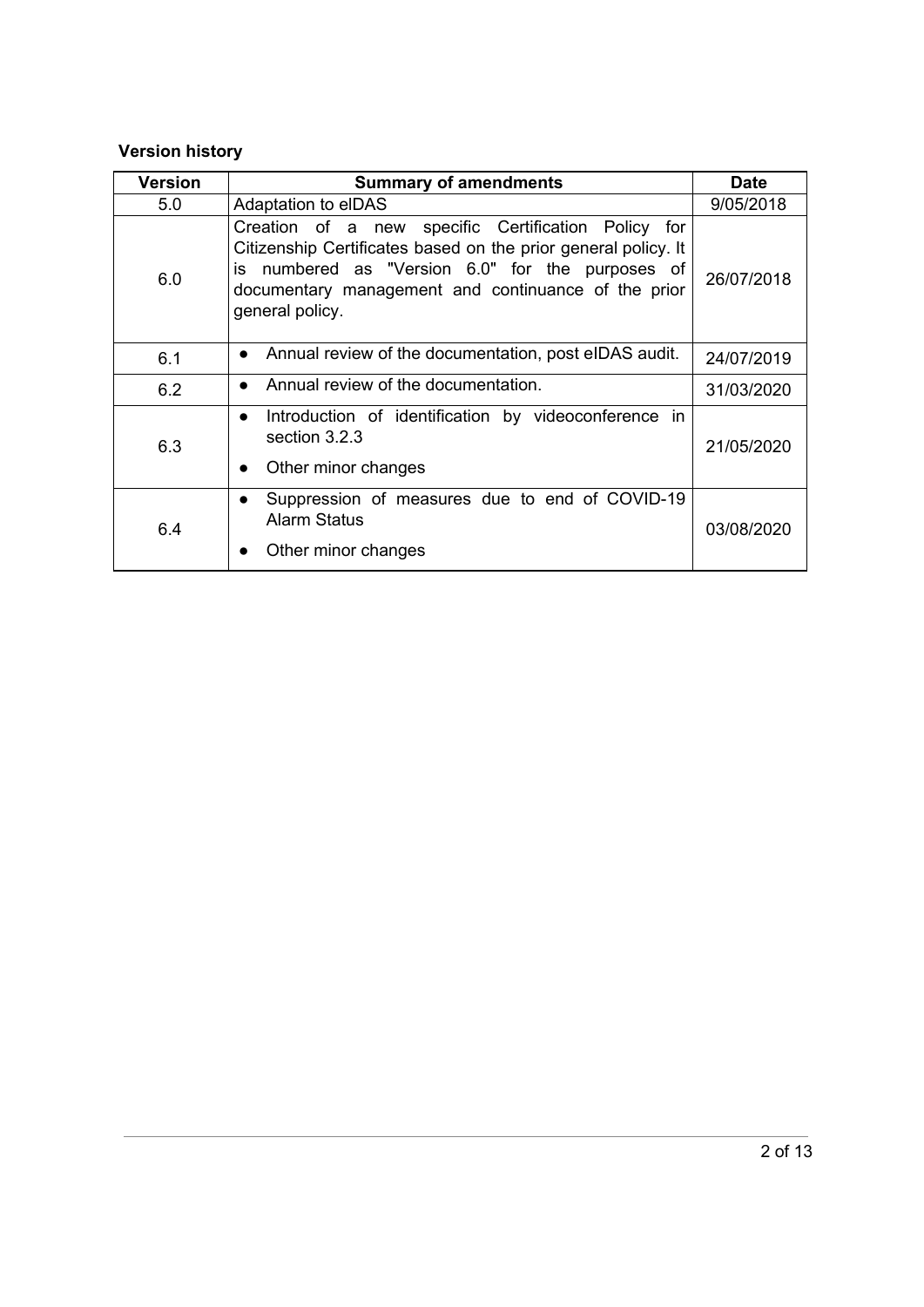#### **Contents**

| 1. Introduction                                                           | 5              |
|---------------------------------------------------------------------------|----------------|
| 1.1. Presentation and scope of application                                | 5              |
| 1.2. Name of the document and identification                              | 5              |
| 1.2.1. Identification of this document                                    | 5              |
| 1.2.2. Identification of certification policies for each certificate type | 5              |
| 2. Participating entities                                                 | 6              |
| 2.1. Trust service providers (TSP)                                        | 6              |
| 2.2. Registration Authorities                                             | 6              |
| 2.3. Final Users                                                          | 6              |
| 2.3.1. Certificate applicants                                             | 6              |
| 2.3.2. Certificate subscribers                                            | $\overline{7}$ |
| 2.3.3. Key holders or signatories                                         | $\overline{7}$ |
| 2.3.4. Relying parties                                                    | 7              |
| 3. Certificate characteristics                                            | 7              |
| 3.1. Valid term for the certificates                                      | $\overline{7}$ |
| 3.2. Use of the certificates                                              | 7              |
| 3.2.1. Typical use of the certificates                                    | 8              |
| 3.2.2. Forbidden uses                                                     | 8              |
| 4. Operational procedures                                                 | 9              |
| 4.1. Management of the Certification Policy                               | 9              |
| 4.1.1. Organization that manages the specification                        | 9              |
| 4.1.2. Contact information of the organization                            | 9              |
| 4.2. Publication of information and certificate directory                 | 9              |
| 4.2.1. Certificate directory                                              | 9              |
| 4.2.2. Publication of information                                         | 10             |
| 4.3. Operational features of the certificates' life cycle                 | 10             |
| 4.3.1. Application for certificate issuance                               | 10             |
| 4.3.2. Legitimization to request a certificate                            | 10             |
| 4.3.3. Certificate application processing                                 | 11             |
|                                                                           |                |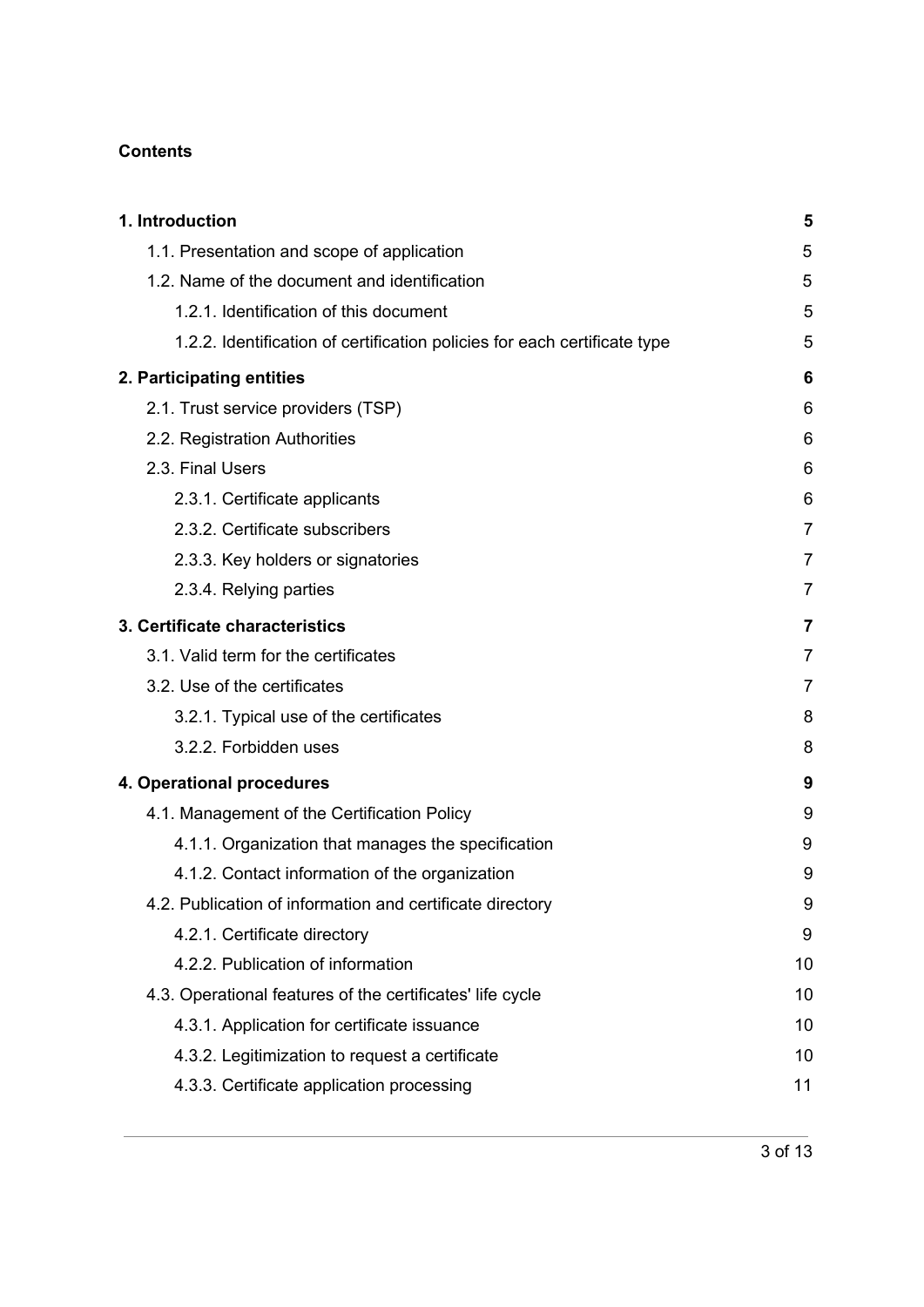| 4.3.4. Creation and implementation of activation keys                 |    |
|-----------------------------------------------------------------------|----|
| 4.3.5. Certificate issuance                                           | 12 |
| 4.3.7. Delivery and protection of activation information              | 12 |
| 4.3.8. Certificate suspension                                         | 12 |
| 4.3.9. Certificate revocation                                         | 12 |
| 4.3.10. Certificate renewal                                           | 13 |
| 5. Profile of the certificates issued under this Certification Policy | 13 |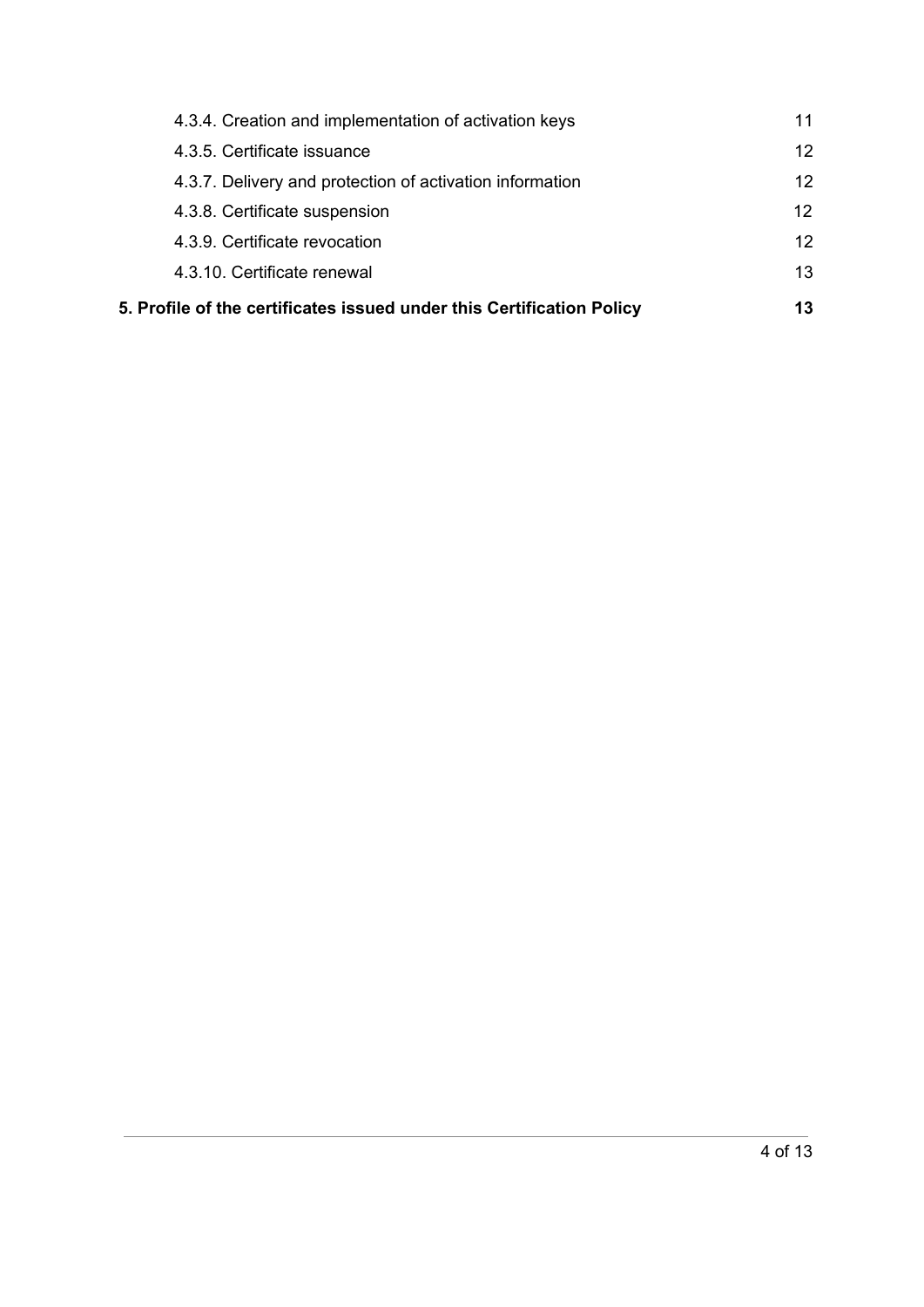# <span id="page-4-0"></span>**1. Introduction**

## <span id="page-4-1"></span>**1.1. Presentation and scope of application**

The electronic certificates referred to in this Certification Policy (CP) are **qualified certificates** issued by Consorci AOC to be used by natural persons that need to deal with entities that form part of the public sector in Catalonia. They are also **personal certificates**, given that the holder of the private key and the certificate is a natural person.

This CP was drawn up according to Standard RFC 3647 of the IETF. The certificates issued pursuant to this CP meet the requirements established in Annex I of EU Regulation 910/2014.

This document specifies the Certification Policy for the following certificate types:

● Qualified Citizenship Certificate (*idCAT certificat*) for electronic identification, creation, and use of "advanced electronic signatures".

This Certification Policy is subject to Consorci AOC's Certification Practices Statement (CPS), which it includes by reference.

## <span id="page-4-2"></span>**1.2. Name of the document and identification**

#### <span id="page-4-3"></span>**1.2.1. Identification of this document**

| Name:                                               | CP de Ciudadania                                            |  |
|-----------------------------------------------------|-------------------------------------------------------------|--|
| <b>Version:</b>                                     | 6.4                                                         |  |
| <b>Description</b>                                  | Certification Policy for Qualified Citizenship Certificates |  |
| Date of issue:                                      | 03/08/2020                                                  |  |
| OID:                                                | 1.3.6.1.4.1.15096.1.3.2.1.1                                 |  |
| Location:<br>https://www.aoc.cat/catcert/regulacio/ |                                                             |  |

### <span id="page-4-4"></span>**1.2.2. Identification of certification policies for each certificate type**

| Certificate type                                     | <b>OID</b>                   |
|------------------------------------------------------|------------------------------|
| Qualified Citizenship Certificate (idCAT certificat) | 1.3.6.1.4.1.15096.1.3.2.86.2 |
|                                                      |                              |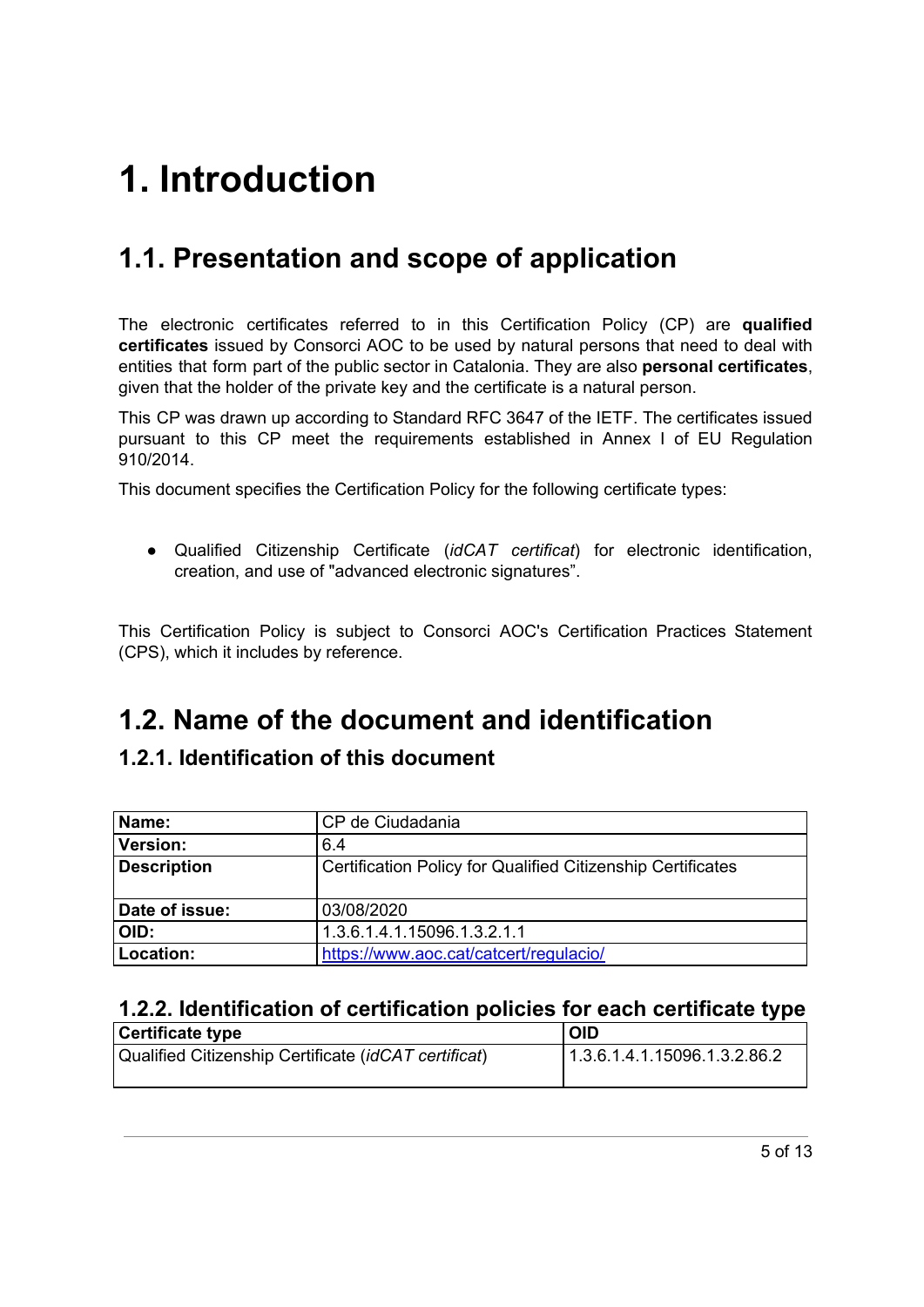The documents describing these certificate profiles are published on Consorci AOC's website.

# <span id="page-5-0"></span>**2. Participating entities**

## <span id="page-5-1"></span>**2.1. Trust service providers (TSP)**

The certificates issued pursuant to this Certification Policy are issued by Consorci AOC as the certification service provider through its subordinate CA (Certification Authority) "EC-CIUTADANIA".

## <span id="page-5-2"></span>**2.2. Registration Authorities**

The Registration Authorities are the natural and legal persons that assist the TSP in certain procedures and relations with the certificate subscribers and applicants, particularly the processes involving identification, registration and authentication of certificate subscribers and key holders.

Consorci AOC is responsible for the process that creates EC-CIUTADANIA registration authorities. It verifies that the Registration Authority has the necessary human and material resources; and that said entity has appointed and trained the staff that will be responsible for issuing the certificates (the so-called "operators" of the Registration Authority).

## <span id="page-5-3"></span>**2.3. Final Users**

The Final Users are the persons that use the personal electronic certificates issued by EC-CIUTADANIA. Specifically, the following final users can be highlighted:

- The certificate applicants.
- The certificate subscribers.
- The key holders.
- Relying parties.

### <span id="page-5-4"></span>**2.3.1. Certificate applicants**

The following persons may be EC-CIUTADANIA certificate applicants:

a) Natural persons who, acting for and on their own behalf, will be future certificate subscribers.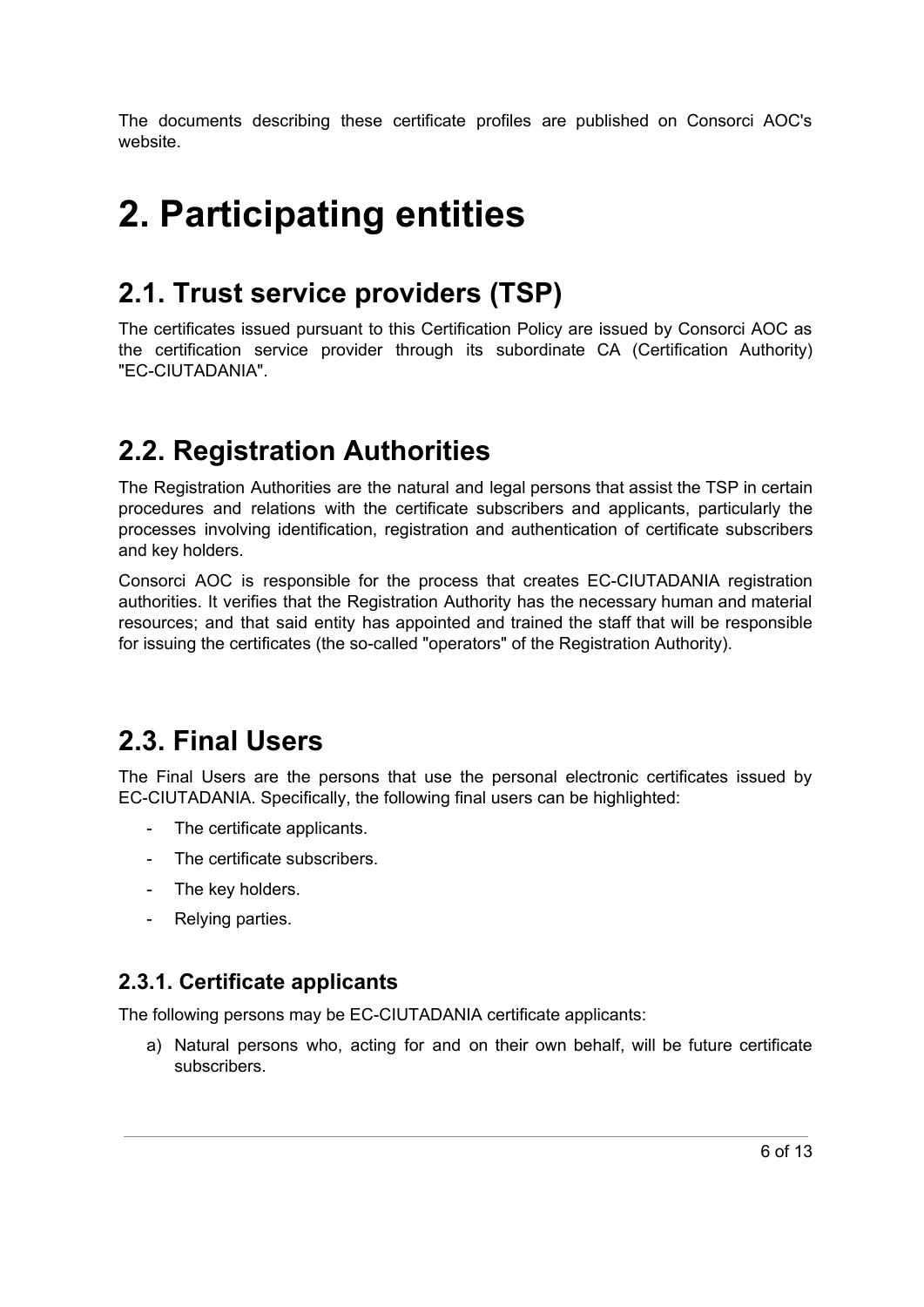b) Other natural persons who accompany the documentation in the legally established terms (notarial legitimation of the signature of future Subscribers).

### <span id="page-6-0"></span>**2.3.2. Certificate subscribers**

Certificate subscribers are the natural persons on behalf of whom the relevant certificate is issued and whose name appears in the "Subject" field of the certificate. They are entitled to use the certificate.

### <span id="page-6-1"></span>**2.3.3. Key holders or signatories**

The key holder or signatory is the natural person that creates the electronic signature.

For the purposes of this CP, the key holders or signatories are the Certificate Subscribers, as they are identified in the section above.

### <span id="page-6-2"></span>**2.3.4. Relying parties**

Relying parties (third parties that rely on the certificates) can be any person or organization that voluntarily relies on the certificates that are issued under any of Consorci AOC's certification hierarchies, described in the Certification Practice Statement.

The obligations and responsibilities of the Consorci AOC with third parties that voluntarily rely on the certificates shall be limited to those set out in this CP, in the CPS, in EU Regulation 910/2014 and in any other regulations that may be applicable.

The third parties that rely on these certificates must keep in mind these limitations with regard to use.

# <span id="page-6-3"></span>**3. Certificate characteristics**

## <span id="page-6-4"></span>**3.1. Valid term for the certificates**

The electronic certificates issued under this Certification Policy shall be valid for 4 (four) years from their issuance date, provided that the relevant certificate has not been suspended or revoked.

## <span id="page-6-5"></span>**3.2. Use of the certificates**

The idCAT advanced-signature certificates are qualified certificates, pursuant to the provisions of applicable laws. The idCAT certificates do not necessarily work with qualified devices for electronic-signature creation, according to said applicable laws. Although the advanced electronic signature is not directly like a written signature, such equalization can arise under the case of the existence of an electronic signature contract or of a specific legal norm that reflects this equalization.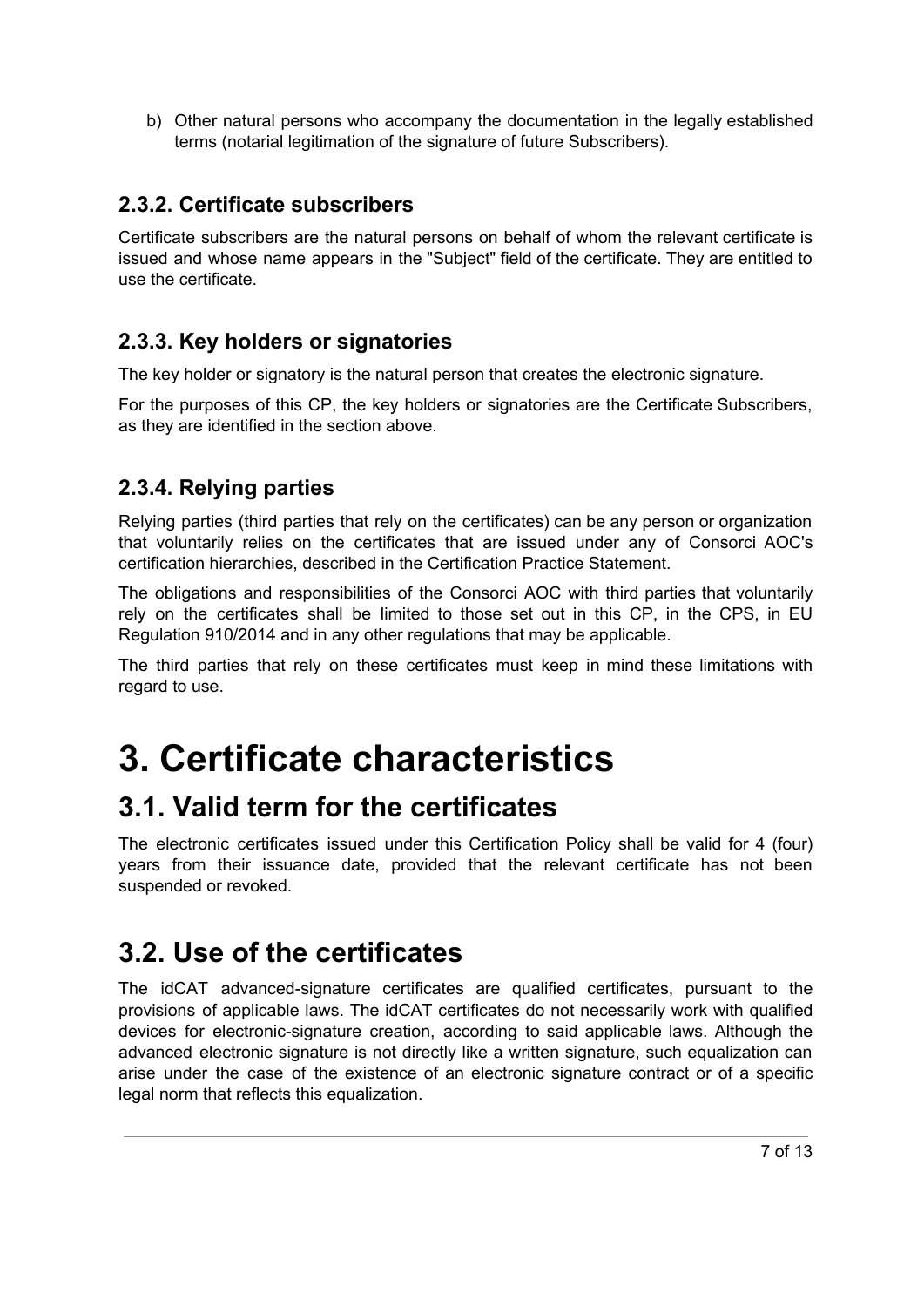This section lists the applications for which the type of certificate mentioned herein can be used, establishes restrictions and prohibits certain uses of the certificates.

### <span id="page-7-0"></span>**3.2.1. Typical use of the certificates**

The certificates of Consorci AOC that are issued pursuant to this Certification Policy may be used for the following purposes:

| Certificate type |                                           |  | Scope of application |                      |  |
|------------------|-------------------------------------------|--|----------------------|----------------------|--|
|                  | Qualified Citizenship Certificate (idCAT) |  |                      | • Authentication     |  |
| certificat)      |                                           |  |                      | Electronic signature |  |

The certificates issued under this Policy can be used for the following purposes:

- **Identification of the Signatory**: The Signatory can authenticate their identity, vis-à-vis another party, by showing that their private key is associated to the public key contained in the Certificate. The Signatory may validly identify themself to any person by signing an email or any other type of information.
- **Integrity of the signed document**: The use of the Certificate guarantees the integrity of the signed document; that is to say, it guarantees that the document was not altered or modified after the Signatory executed it. The message received by the User relying on it is certified to be the same as the one issued by the Signatory.
- **Irrefutable origin**: This Certificate can also be used to guarantee that the Signatory undertakes a binding condition with the information related to the electronic signature; it provides sufficient evidence to demonstrate to who the related information belongs and the integrity thereof.

Furthermore, the certificates issued under this Policy may be used for the following:

- **Remote identification**, based on the presentation of the credentials.
- **Electronic authentication** for access-control systems.

### <span id="page-7-1"></span>**3.2.2. Forbidden uses**

The certificates may only be used within the limits expressly set out in this Certification Policy and in the CPS. Any other uses, except for those described therein, are expressly excluded from the contractual scope and are formally forbidden. Any illegal use of the certificates is expressly forbidden.

The certificates were not designed and are not destined or authorized for use or resale as devices to control dangerous situations, or for uses that require infallible actions, such as for the operation of nuclear installations, navigating systems, aerial communication, or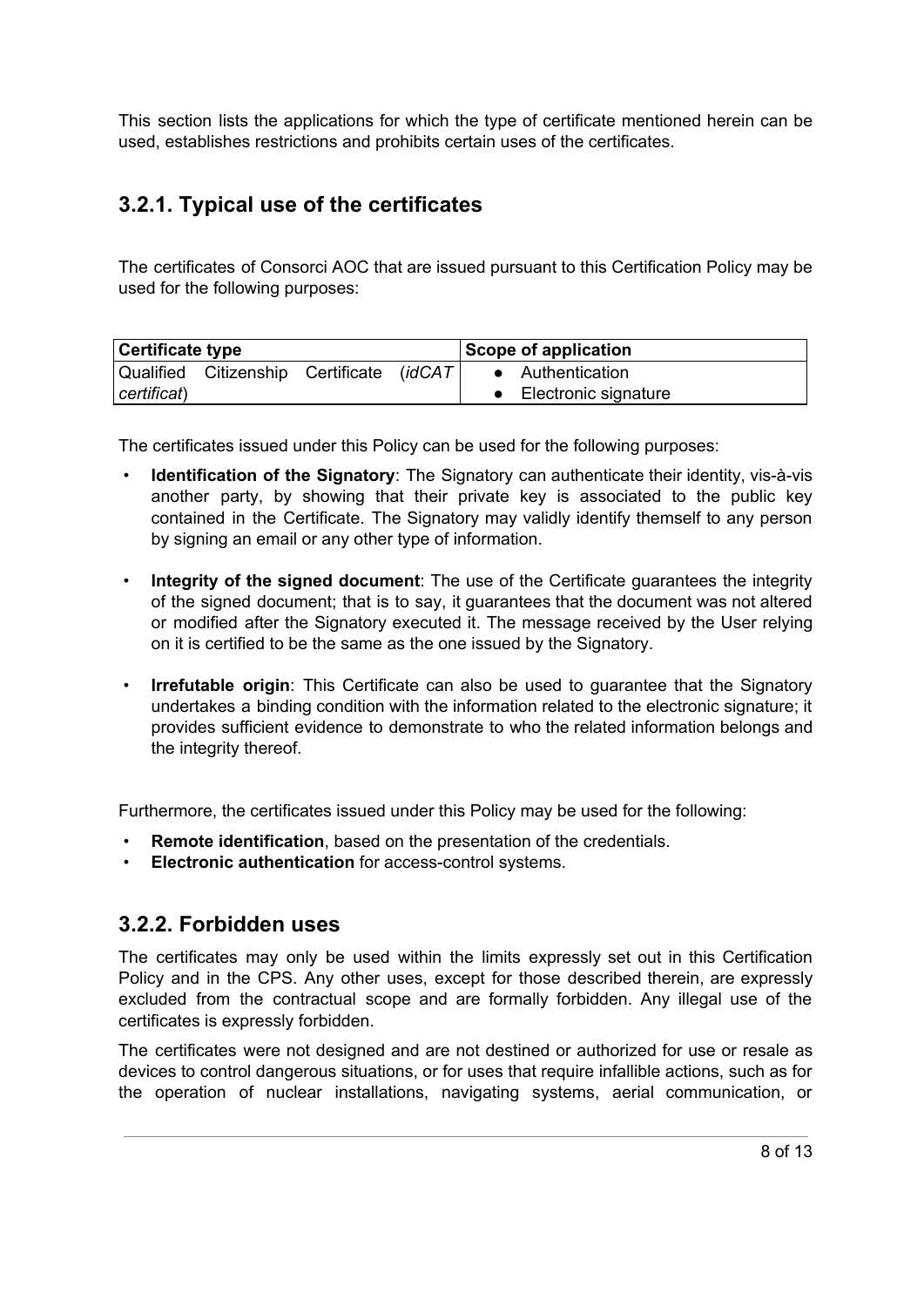weapon-control systems, where an error could imply death, personal injury or serious environmental damages.

The final user certificates cannot be used to sign public key certificates of any type, or to sign lists of certificate revocations.

The use of these certificates for document encryption is not recommended.

# <span id="page-8-0"></span>**4. Operational procedures**

## <span id="page-8-1"></span>**4.1. Management of the Certification Policy**

### <span id="page-8-2"></span>**4.1.1. Organization that manages the specification**

Consorci Administració Oberta de Catalunya – Consorci AOC

### <span id="page-8-3"></span>**4.1.2. Contact information of the organization**

Consorci Administració Oberta de Catalunya – Consorci AOC

Registered offices: Via Laietana, 26 – 08003 Barcelona

Commercial / postal address: Tànger, 98, planta baixa (22@ Edifici Interface) - 08018 Barcelona

Web of Consorci AOC: https://[www.aoc.cat](https://www.aoc.cat/)

Web Consorci AOC's electronic certification service:

https://[www.aoc.cat/catcert](http://www.aoc.cat/catcert)

User Service Department: 900 90 50 90, or +34 93 272 25 01 for calls from outside the state, open 24/7 to manage certificate suspensions.

# <span id="page-8-4"></span>**4.2. Publication of information and certificate directory**

### <span id="page-8-5"></span>**4.2.1. Certificate directory**

The certificate directory service is available 24 hours a day, 7 days a week. In the event an error arises that Consorci AOC cannot control, the latter shall make its best efforts to ensure the service is made available again and within the term set out in Section 5.7.4 of the CPS.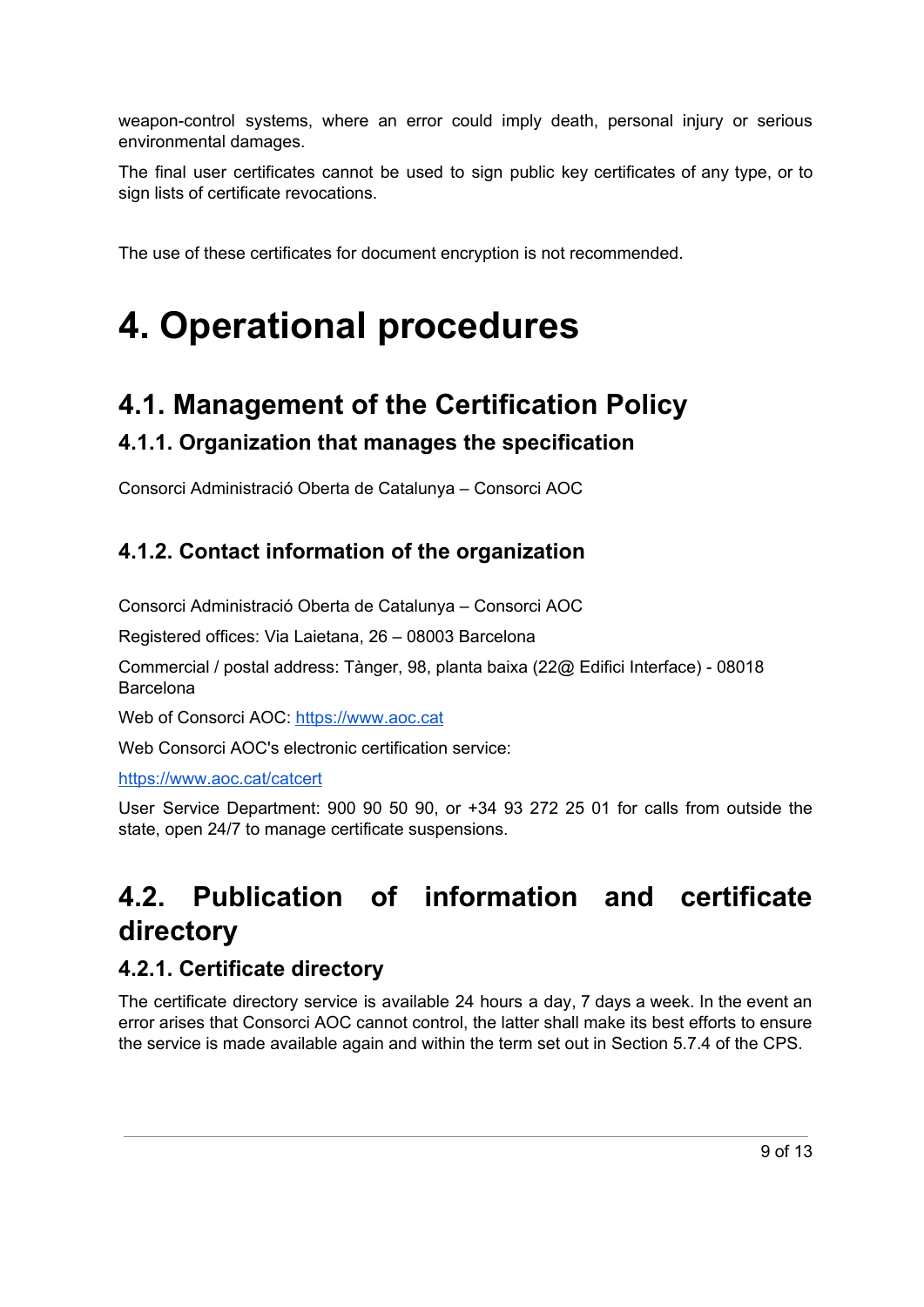### <span id="page-9-0"></span>**4.2.2. Publication of information**

This Certification Policy is public and available on Consorci AOC's website [\(https://www.aoc.cat/catcert/regulacio/\)](https://www.aoc.cat/catcert/regulacio/)

## <span id="page-9-1"></span>**4.3. Operational features of the certificates' life cycle**

### <span id="page-9-2"></span>**4.3.1. Application for certificate issuance**

An application is the first step for the Subscriber to obtain the certificates for their personal use.

Citizens that wish to obtain an idCAT certificate can do so in two ways:

- 1. via the idCAT web service of Consorci AOC, after which the subscriber must identify themself in person before one of the authorized Registration Authorities (city halls, regional government offices, etc.); or
- 2. by going to the offices of any Registration Authority that offers the service directly to fill out the application form and follow the instructions set out therein.

Through the Registration Authorities, EC-CIUTADANIA ensures that the applications are complete, accurate and duly authorized.

With regard to applications that are submitted in person by the Applicant at any of the Registration Authorities, once the registration agent has verified the identity of the applicant and the documents submitted by the latter to evidence their identity, the applicant and the agent shall sign the application and it will be sent to the EC-CIUTADANIA.

For applications that are filled out via the website before the Applicant identifies themself to the Registration Authority in person: If the agent notices some error in the data entered, when comparing them to the identification documents the applicant submits in person, the agent may make any changes necessary, provided that documentary record is kept regarding the reason for the change; to which end the applicant will be asked to sign a data amendment document.

The personification can be dispensed with in the cases expressly provided for in Law 59/2003, of December 19.

## <span id="page-9-3"></span>**4.3.2. Legitimization to request a certificate**

Before a certificate is issued and delivered, a certificate application must exist.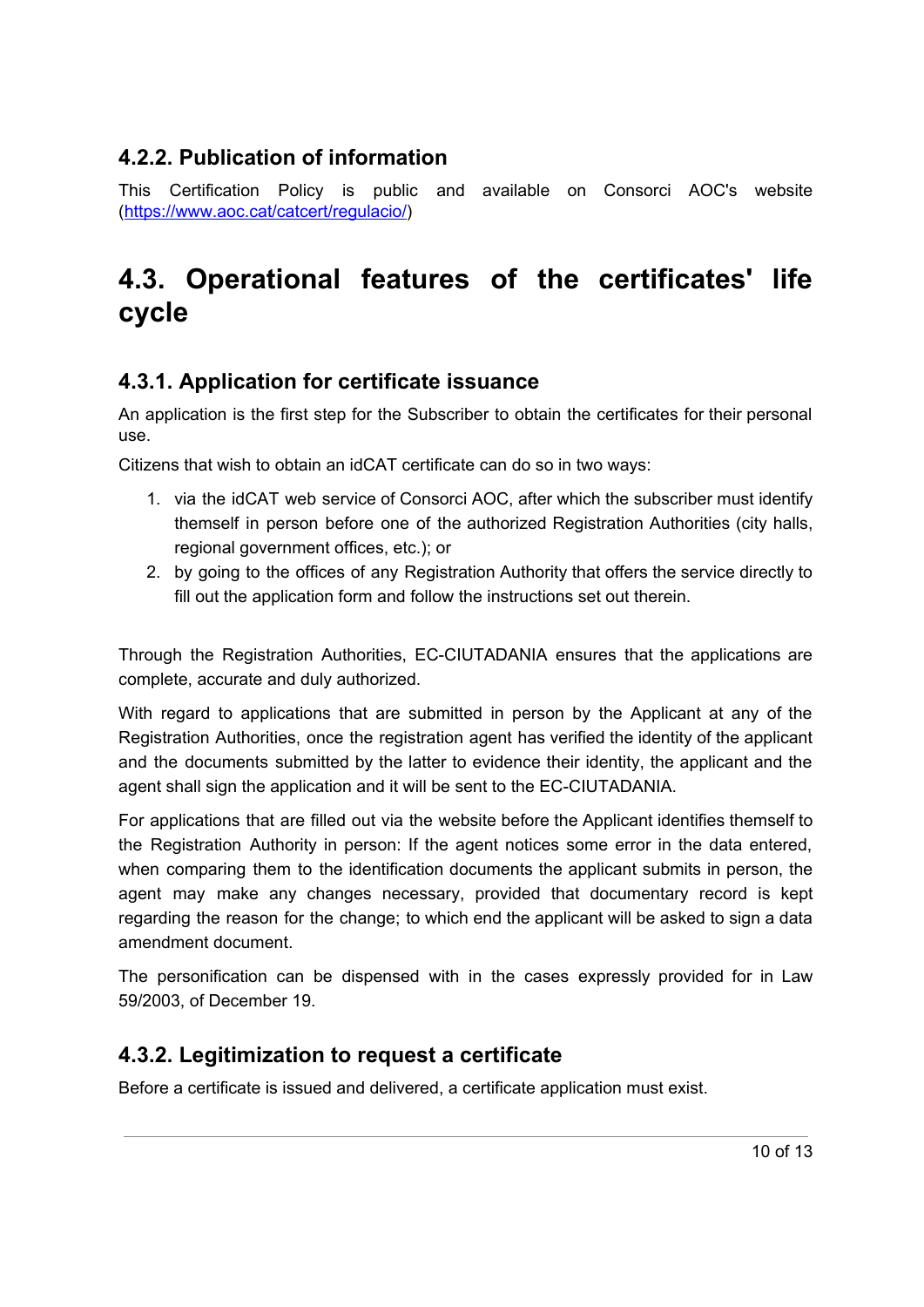In the case of individual certificates, the applicant will be the subscriber themself, who in turn will be the private key holder.

### <span id="page-10-0"></span>**4.3.3. Certificate application processing**

When a certificate application is received, the Certification Authority shall verify the information provided, according to the relevant section under this CP or the CPS.

If the information is incorrect, the Certification Authority must reject the application. If the information is correct, the Certification Authority will approve the application and allow the certificate to be issued.

The Certification Authority shall:

- Use a certificate-creation procedure that securely links the certificate with the registration information, including the certified public key.
- In the event that the Certification Authority generates the pair of keys, it shall use a certificate-creation procedure that is securely linked to the key-creation procedure so that the private key is delivered in a secure manner to the key holder.
- Protect the integrity of the registration information.
- Include the required information in the certificate.
- Guarantee the date and hour a certificate is issued.
- Use reliable systems and products that are protected against any alteration and which guarantee the technical and cryptographic security of the certification processes they support.
- Ensure that the certificate is issued by systems that protect against forgery and, if the Certification Authority generates private keys, that the systems ensure that keys are kept secret during the key-creation process.

*Note* The procedures established in this section are also applicable to certificate renewals, given that renewal implies issuing a new certificate.

#### <span id="page-10-1"></span>**4.3.4. Creation and implementation of activation keys**

El Registration Authority's agent shall validate the veracity and accuracy of the signatory's information and then inform the Certification Authority thereof.

The Registration Authority's agent shall validate the signatory's possession of the information to generate the signature (private key) that is associated with electronic certificate to be issued.

Consorci AOC then provides the Subscriber with the information to activate the signature-creation or authentication device on one hand and, on the other, it provides the subscriber with access to the device itself in a period of 3 (three) days.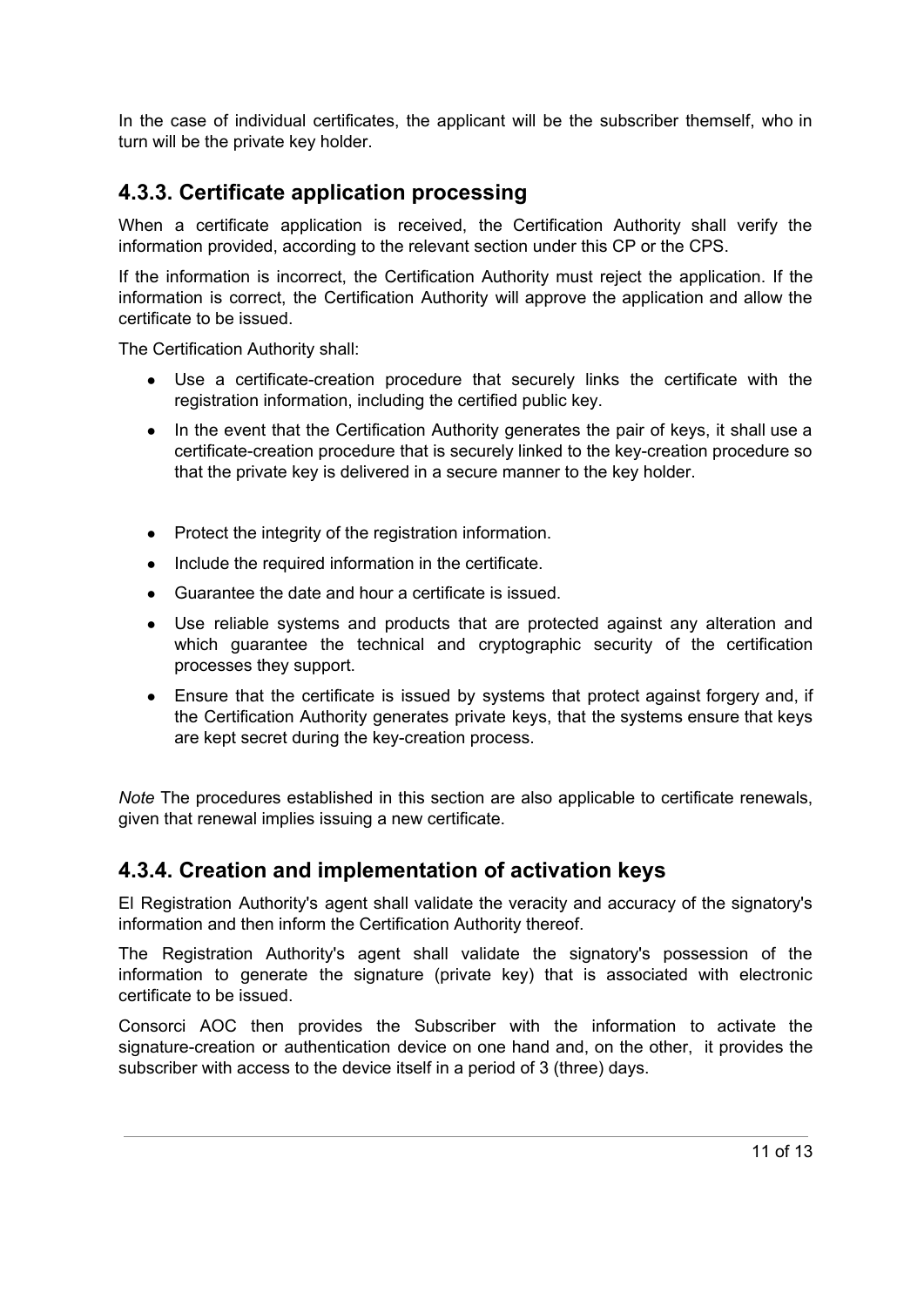### <span id="page-11-0"></span>**4.3.5. Certificate issuance**

The Registration Authority's Agent shall produce the certificate application using a standard form and send it to the Certification Authority.

The Certification Authority shall validate the integrity of the application and the fact that it was produced by an authorized agent of the Registration Authority. Once said validation takes place, the certificate shall be issued.

### **4.3.6. Notification of issuance to the subscriber**

EC-CIUTADANIA shall notify the applicant indicating whether the certificate application submitted was approved or rejected.

If it is approved, EC-CIUTADANIA shall also notify the future key holder by email, if suitable, so they are informed that the certificate was issued, is available and regarding the way they may obtain it.

To obtain the certificate, the subscriber has to access the website indicated in the aforementioned email and follow the instructions set out therein to download the certificate.

### <span id="page-11-1"></span>**4.3.7. Delivery and protection of activation information**

To provide maximum protection to the activation information, Consorci AOC undertakes to distribute the certificate elements via two different channels.

- Firstly, the Registration Authority's agent shall provide the key holder with access to the following material:
	- o Holder's delivery sheet
	- o Signature-creation and authentication device.
	- o Software that is necessary to use the device.
	- o Certificate-delivery slip.
- Simultaneously, the activation-key holder will be sent the certificate's activation information by email.

<span id="page-11-2"></span>Thus, the activation information is sent separately from the device and at different times.

#### **4.3.8. Certificate suspension**

According to the provisions of the CPS.

#### <span id="page-11-3"></span>**4.3.9. Certificate revocation**

According to the provisions of the CPS.